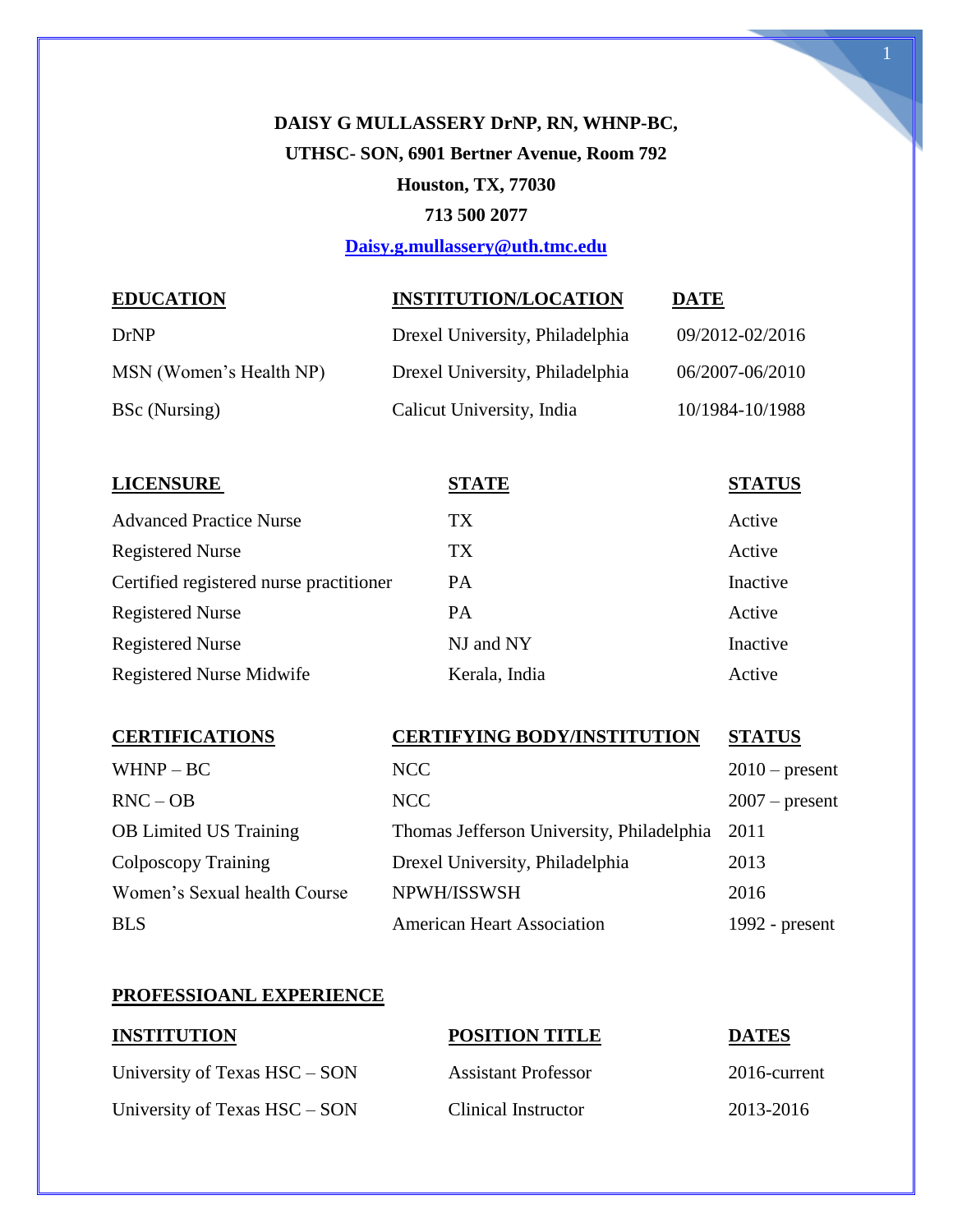| AEMC, Philadelphia, PA              | <b>Nurse Practitioner</b> | 2010-2013 |
|-------------------------------------|---------------------------|-----------|
| Drexel University, Philadelphia, PA | <b>Adjunct Professor</b>  | 2010-2013 |
| Abington Memorial Hospital, PA      | Staff Nurse/L&D           | 2004-2010 |
| LIJ Medical Center, NY, NY          | Staff Nurse/L&D           | 2002-2004 |

# **INTERNATIONAL EXPERIENCE**

| <b>INSTITUTION</b>          | <b>POSITION TITLE</b>             | <b>DATES</b> |
|-----------------------------|-----------------------------------|--------------|
| HMC, Doha, Qatar            | <b>Senior Nurse Midwife</b>       | 1992-2002    |
| <b>Qatar University</b>     | <b>Clinical Adjunct Professor</b> | 1995-2001    |
| Bombay Hospital &MRC, India | Clinical Instructor               | 1989-1992    |

# **HONORS, SCHOLARSHIPS AND AWARDS**

- 1. Member Sigma Theta Tau Zeta Pi chapter.
- 2. Graduate and Doctoral Degree with Distinction
- 3. IBC Scholarship awardee 2012-2013 Drexel University
- 4. Outstanding Graduate of the Women's Health Nurse Practitioner Track 2010, Drexel University, Philadelphia
- 5. Outstanding Nurse Mentorship Award by the class of 2010 Dixon School of Nursing, Abington Memorial Hospital.
- 6. National Merit Scholarship June 1982 to October 1988; Govt. of India Talent Search Program

# **POSTERS/ PRESENTATIONS/PUBLICATIONS**

- 1. Poster presentation on "Effect of Health Beliefs and Acculturation on HPV Vaccine Acceptance among Asian Indian Parents."
- 2. Poster presentation on "Does provision of emergency contraception decrease unintentional pregnancies in adolescents and young adults? – An integrative review."
- 3. Poster presentation on "How to develop computer animated videos in nursing and health professions."
- 4. Co-author of a book chapter on Primary Care in the book titled "Collaboration with the Advanced Practice Nurse: Role, Teamwork and Outcome" published by NOVA SCIENCE PUBLISHERS, INC. 400 Oser Avenue, Suite 1600 Hauppauge, NY 11788-3619, USA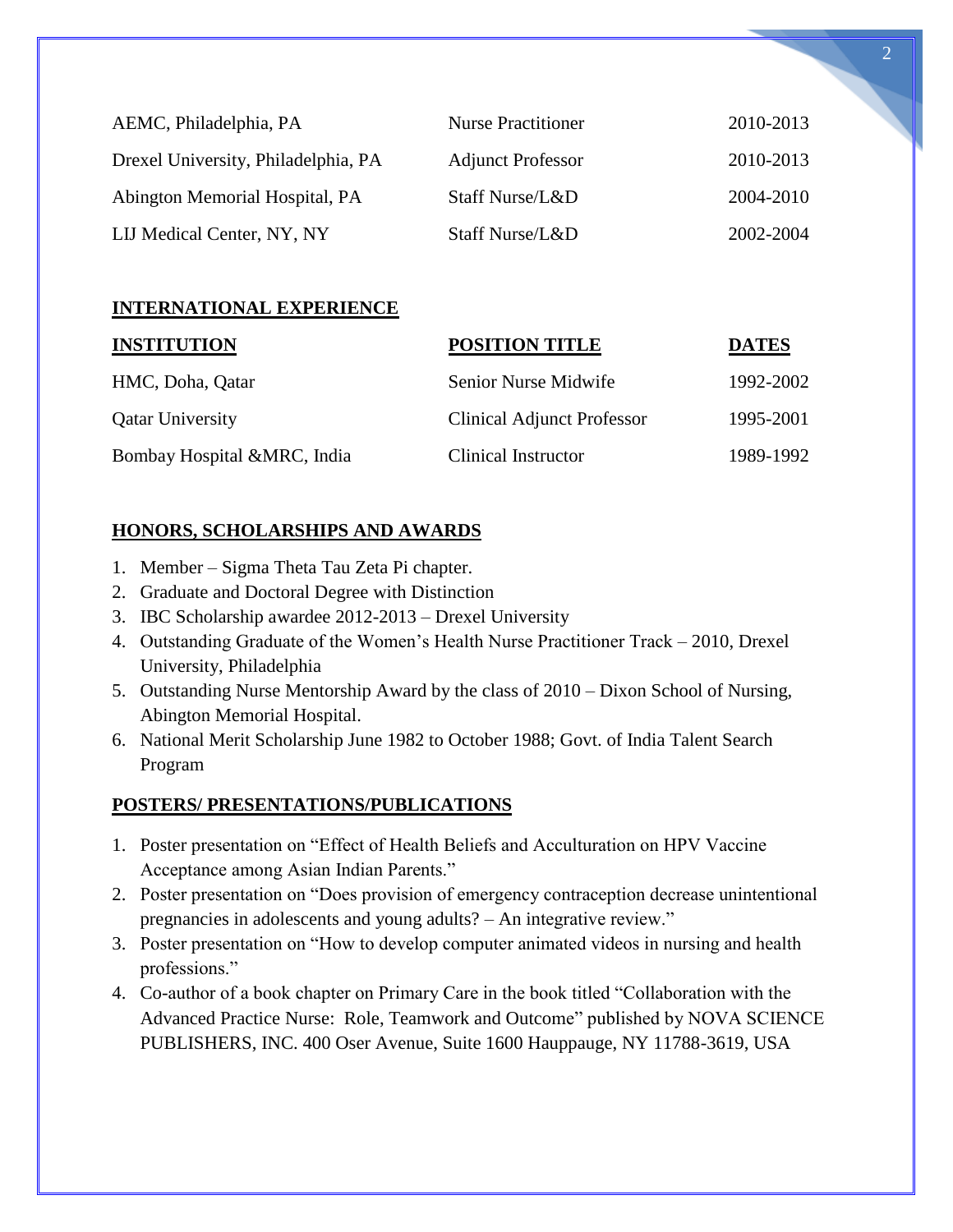# **INVITED LECTURES:**

- High Risk Obstetrics for FNP students at the UTHSC- Houston, SON
- May 2000. "Complications during labor and delivery related to multiparity and advanced maternal age in the Arabian Gulf region" College of Nursing, Qatar University, Qatar.
- June 1998 "Electronic fetal monitoring and its implications". Staff Development Department of Hamad Medical Corporation, Doha, Qatar.

# **ACADEMIC/PROFESSIONAL CONTRIBUTIONS:**

- APG committee member , UTHSC- Houston
- Review Editor in Obstetrics and Pharmacology Frontiers in Pharmacology
- Review Editor Journal of Supportive Care in Cancer (JSCC)
- Speaking Engagements Women's health for High School students in Katy ISD NCL Chapter
- Preceptor for NP students
- RN preceptor, Abington Memorial Hospital, Abington, PA. 2006 2010
- Member, Peer support group; Abington Memorial Hospital.
- Developed Professional Practice Model "Preterm Labor and Delivery Nurses' Role" May 2009, Abington Memorial Hospital, Abington, PA, 19001.
- Chair, "Committee for development of Nursing Standard Practice in Labor and Delivery." Hamad Medical Corporation, Doha, Qatar, May 1998 to June 1999.
- Clinical Adjunct faculty, College of Nursing, Qatar University, Doha, Qatar, June 1995 Dec 2001.
- ADHOC member "Committee for Nursing Standard Practice Corporation Wide" Hamad Medical Corporation, Doha, Qatar, December 1997 to October 1998.

# **MEMBERSHIP IN PROFESSIONAL ORGANIZATIONS**

- Member, Sigma Theta Tau Zeta Pi chapter
- Member, NPWH
- Member; Association of Women's Health, Obstetric, and Neonatal Nurses.
- Life Member; Trained Nurses Association of India.

# **COURSES TAUGHT (PRESENT TO PAST)**

- 1. Reproductive Health Care Didactic and Clinical (4 Credit Hours + 2 Credit Hours)
- 2. Pathophysiology for RN-BSN students (3 Credit Hours)
- 3. Advanced Pathophysiology (3 Credit Hours)
- 4. Evidence Based Practice graduate level (3 Credit hours)
- 5. Maternity Nursing Didactic and Clinical (4 Credit hours + 2 Credit hours)
- 6. Critical Issues in Nursing (3 Credit Hours)